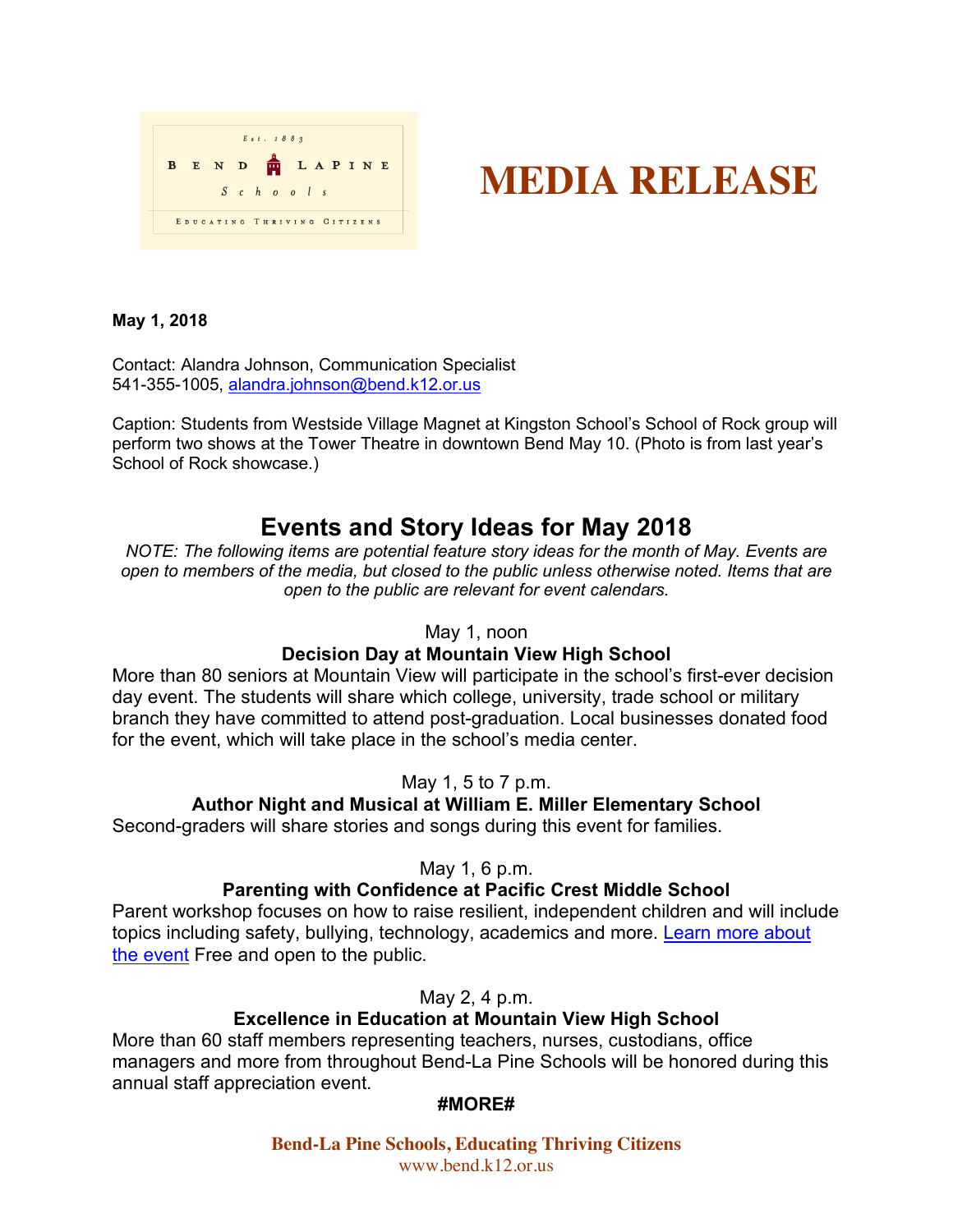# May 2, 5 p.m.

# **Science, Art and Technology Night at High Lakes Elementary School**

All High Lakes families and students are invited to dive into science, art and technology during this school-wide evening event.

# May 3, 11:30 a.m.

# **Community Celebration at Westside Village Magnet at Kingston School**

The school will host a school community celebration and barbecue.

# May 3, 5:30 p.m.

# **Family Night at Juniper Elementary School**

Families are invited to take part in reading and math games, learn about nutrition and technology and join in some yoga. Light dinner provided.

# May 3-5, 7 p.m.

# **"Game of Tiaras" at Bend Senior High School**

Bend Senior High School students will perform this comedy that's a mash-up of genres with references to Disney princesses, "King Lear" and "Game of Thrones." Not intended for young children. Tickets are \$5. Showtimes are 7 p.m. May 3-5.

# May 4, 9:30 to 11:30 a.m.

# **Job Fair at Mountain View High School**

More than 30 local businesses will take part in the first job fair at Mountain View to help connect students with local businesses that are hiring. In order to participate in the fair, students must have a current resume. More than 50 Mountain View students took part in a recent resume-writing workshop to prepare.

# May 4, noon

# **Preschool Story Hour at Juniper Elementary School**

Deschutes Public Library will offer a story time for preschool students at Juniper. Lunch is served at noon; stories begin at 12:30 p.m. Free and open to the public.

# May 5, noon to 4 p.m.

# **Japanese Festival at Summit High School**

Summit students invite the public to their annual Japanese Festival, which includes a musical performance by Bill Keale. The event will also include a silent auction and raffle to benefit Ashinaga Kikin orphanage in Japan, Japanese food, a cos play costume contest, a ramen eating contest and more. Free and open to the public.

May 5, noon and 2:30 p.m.

# **"Cinderella" at R.E. Jewell Elementary School**

Students will perform "Cinderella" as a culmination of a weeklong residency by Missoula Children's Theater. Students will be working with staff from the theater troop all week before the performances May 5.

# **#MORE#**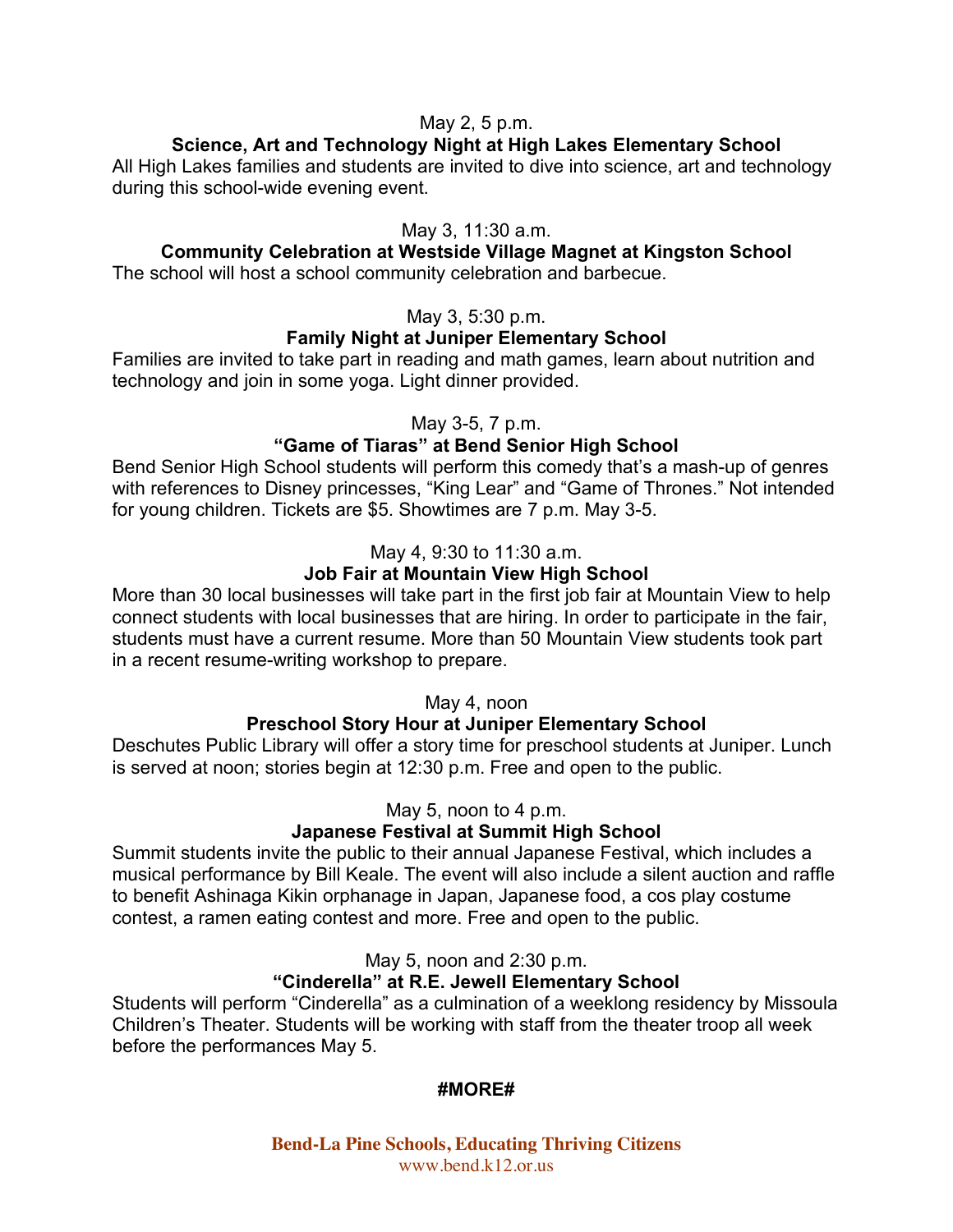## May 7-11

## **Teacher Appreciation Week**

Our schools will be celebrating and honoring teachers during National Teacher Appreciation Week.

#### May 7-18

# **Artist in Residence at Elk Meadow Elementary School — African Drumming**

Elk Meadow, Bend-La Pine School's Art Focus school, will host musician Dale Largent as an artist in residence. He will teach African drumming to students in the school. Contact Elk Meadow for details: 541-355-1500.

# May 7-11, 3 to 5 p.m.

# **Flower Basket Sales for Life Skills at Bend Senior High School**

The Life Skills program at Bend Senior High School is hosting a flower baskets fundraiser for the program. Each student was responsible for taking care of a specific number of plants, and every basket they cared for is labeled with their name. Baskets cost \$25 and can be purchased at the greenhouse, located on the south side of campus on Alden Street between the technology building and the baseball field. Contact: 541- 355-3846.

#### May 9, all day

# **National Walk and Bike to School Day**

Students and staff will bike or walk to school in honor of this national day. Many schools throughout the district will partner with Commute Options to plan bike, walk and ride events.

#### May 9, all day **National School Nurse Day**

Bend-La Pine Schools honors the school nurses who play a key role in keeping our students safe and healthy. Please take the time to thank your school nurse for all of their hard work and dedication to our school community.

#### May 10, 1 and 7 p.m.

**Westside Village Magnet Schools' School of Rock Performance at Tower Theatre** Westside School of Rock is part of a class and these two shows at the Tower Theatre mark a culmination for the musical group. Tickets are \$2 for 1 p.m. show or \$12 for 7 p.m. show. Open to the public. Students have participated in every level of the play including acting, writing, set building, costumes and technical support. The students train and prepare for months in advance. "The hands-on experience of running an entire performance on the big stage will be an unforgettable journey of learning and an opportunity for each child to discover their voice," said Principal Wendy Winchel.

#### **#MORE#**

**Bend-La Pine Schools, Educating Thriving Citizens** www.bend.k12.or.us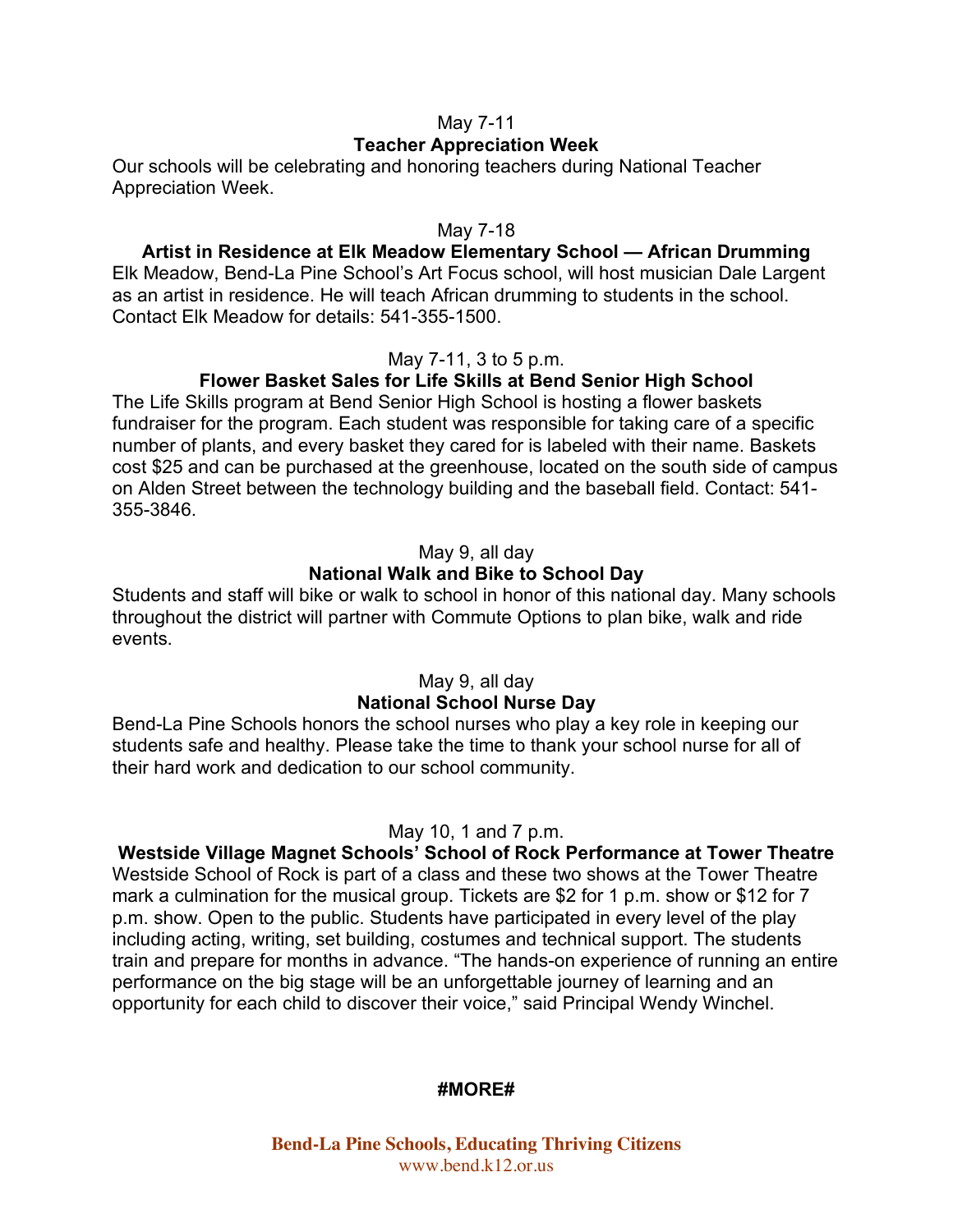# May 10, 6:30 p.m.

#### **American Revolution Performance at Juniper Elementary School** Fifth-graders perform in the gym.

#### May 10-12

#### **"Pride and Prejudice" at Mountain View High School**

Mountain View High School students will perform this classic romantic comedy set in Jane Austen's English countryside featuring Mr. Darcy and Elizabeth Bennett. Tickets are \$5. Showtimes are 7 p.m. May 10-12 and 2 p.m. May 12.

#### May 16, 5 p.m.

## **Perseverance Awards at the Loft**

Bend-La Pine Schools honors seniors from local high schools who have persevered and overcome a challenge or obstacle on their way to graduation.

#### May 18, 5:30 p.m.

#### **Art in the Meadow at Elk Meadow Elementary School**

Families are invited to the evening of fun including a barbecue dinner, a silent auction, activities for students, singing by the student choir and an art walk showcasing a piece of artwork from every student at the school.

#### May 21-25, all day

## **Artist in Residence at Elk Meadow Elementary School — Circus Arts**

Elk Meadow, Bend-La Pine Schools' Art Focus school, will host a week-long residence for the We Care Sports Program. Students will learn to develop performing arts skills through juggling and other circus arts equipment. Contact Elk Meadow for details: 541- 355-1500.

# May 22, times vary

# **Fifth Grade Move Up Day**

Fifth-graders throughout Bend-La Pine Schools will visit area middle schools to learn more about what life will be like as sixth-graders. Contact schools for details on timing.

#### May 22, 5:30 p.m.

#### **Mental Health Focus School Board Meeting at Sky View Middle School**

Bend-La Pine Schools' Board of Directors invites members of the community, parents and students to dive deep into mental health issues affecting students. The event will include an overview as well as numerous breakout sessions with calls to action for those in attendance. Free and open to the public.

#### May 22, 6 p.m.

#### **Art Night at William E. Miller Elementary School**

Families are invited to view student artwork, which will be on display throughout the school.

#### **#MORE#**

**Bend-La Pine Schools, Educating Thriving Citizens** www.bend.k12.or.us